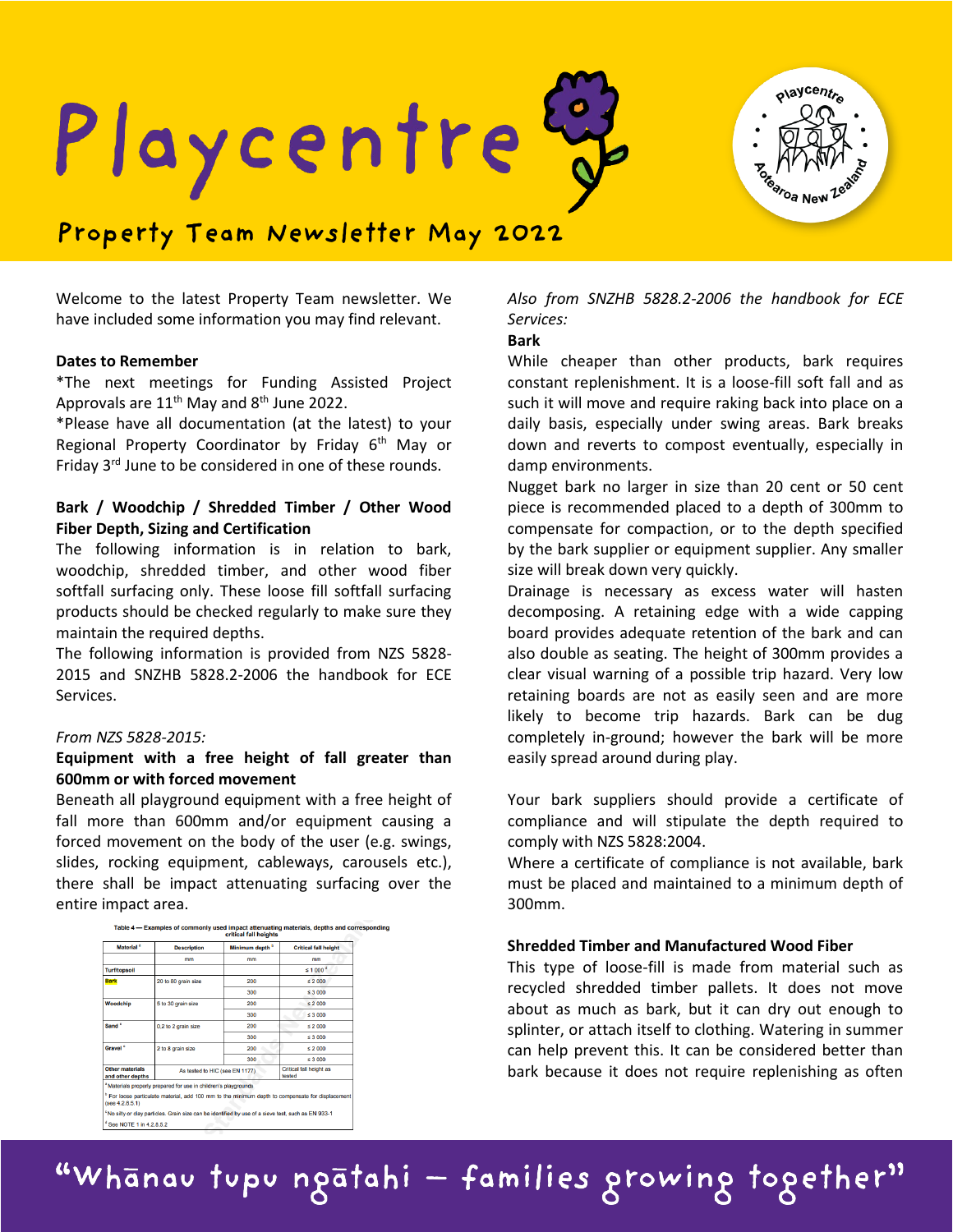and it is a 'cleaner' material, which will also allow wheelchair and pushchair/buggy access.

Your supplier should provide a certificate of compliance and will stipulate the depth required to comply with the Standard.

#### **Playcentre Aotearoa Advice**

The following bark depths indicate the next actions required for the loose fill softfall in your playground:

- 100mm depth or lower means the centres Playground should be closed
- 200mm depth means centre needs a top up
- 300mm or more means your centre is at perfect levels

#### **Information on ventilation**

The link below provides the latest guidance for ELCs on ventilation.

[https://temahau.govt.nz/covid-19/advice-early-learning](https://temahau.govt.nz/covid-19/advice-early-learning-services/ventilation-guidance-early-childhood-services)[services/ventilation-guidance-early-childhood-services](https://temahau.govt.nz/covid-19/advice-early-learning-services/ventilation-guidance-early-childhood-services)

#### **Painting (taken from a recent FMANZ newsletter)**

Paint Coating Maintenance Starts in Year One – The expected life of your paint coating is very dependent on how it is maintained. This should start from the first year.

There are a number of factors that impact how long you can expect a paint system to last; for example, weather, angle of surface, preparation, paint application technique, and colour – to name a few. But those factors aside, cleaning exterior paintwork on an annual basis is recommended to help maintain the fresh appearance of the paintwork and also prolong its lifespan. Areas that are not rain-washed (i.e. canopy areas & soffits etc.) require particular attention as contaminants can remain permanently on the surface and accelerate issues without regular cleaning.

Look out for – Paint and substrate issues early on. Addressing them sooner rather than later in a maintenance programme will significantly prolong the life of a paint coating.

#### **Property FAQ**

FAQ are available on the website, Property FAQ's  $\parallel$ [Playcentre/.](https://www.playcentre.org.nz/property-faqs/) These are updated as new questions are asked.

#### **Annual Property and Playground Checklists**

Now is the time to complete your annual Property and Playground Checklists. These can be found under the Property Manual on the website: [9: Property Inspections](https://www.playcentre.org.nz/member/property/property-manual/9-property-inspections-and-checklists/)  [and Checklists | Playcentre.](https://www.playcentre.org.nz/member/property/property-manual/9-property-inspections-and-checklists/) These should have been completed and returned to your Regional Property Coordinator, [Property Contacts | Playcentre,](https://www.playcentre.org.nz/learnwithus/property/property-contacts/) before the end of Term 1.

These checks help us understand the condition of your property and playground and what works may need to be undertaken both now and in the future.

If you have any questions or require any assistance with these checklists, please contact your Regional Property Coordinator.

#### **Property Projects**

Playcentre Aotearoa ask that all Centres talk to their Regional Property Coordinator at the very start of a project when you are initially thinking about undertaking a project. This is for both Playcentre funding assisted projects and non-Playcentre funded projects. Regional Property Coordinators will then provide advice and guidance with regards to your specific playcentre building and playground. This could prevent costly mistakes!

#### **Property Maintenance Records**

Ensure that you keep a property folder with records of all maintenance you have completed at your Centre and who completed it. This should include bark and sand top ups with a record of the amount required, total cost, and the contractor who supplied/completed it.

This will help members with future maintenance.

#### **Hire Documents**

The latest hire documents (in PDF and Word formats) are available on the website, [Property and equipment |](https://www.playcentre.org.nz/policiesandprocedures/categories/property-and-equipment/)  [Playcentre.](https://www.playcentre.org.nz/policiesandprocedures/categories/property-and-equipment/) Please download these forms each time you wish to hire out the Centre.

All hire forms need to be sent to your Regional Property Coordinator prior to the hire date.

FAQs for hiring out your Centre are available at **Property** [FAQ's | Playcentre.](https://www.playcentre.org.nz/property-faqs/)

# **Property Policy and Procedure Documents (and Project Application Forms)**

The latest Property Policy and Procedure Documents and Project Application Forms (for Playcentre Funding

# "Whanau tupu ngatahi - families growing together"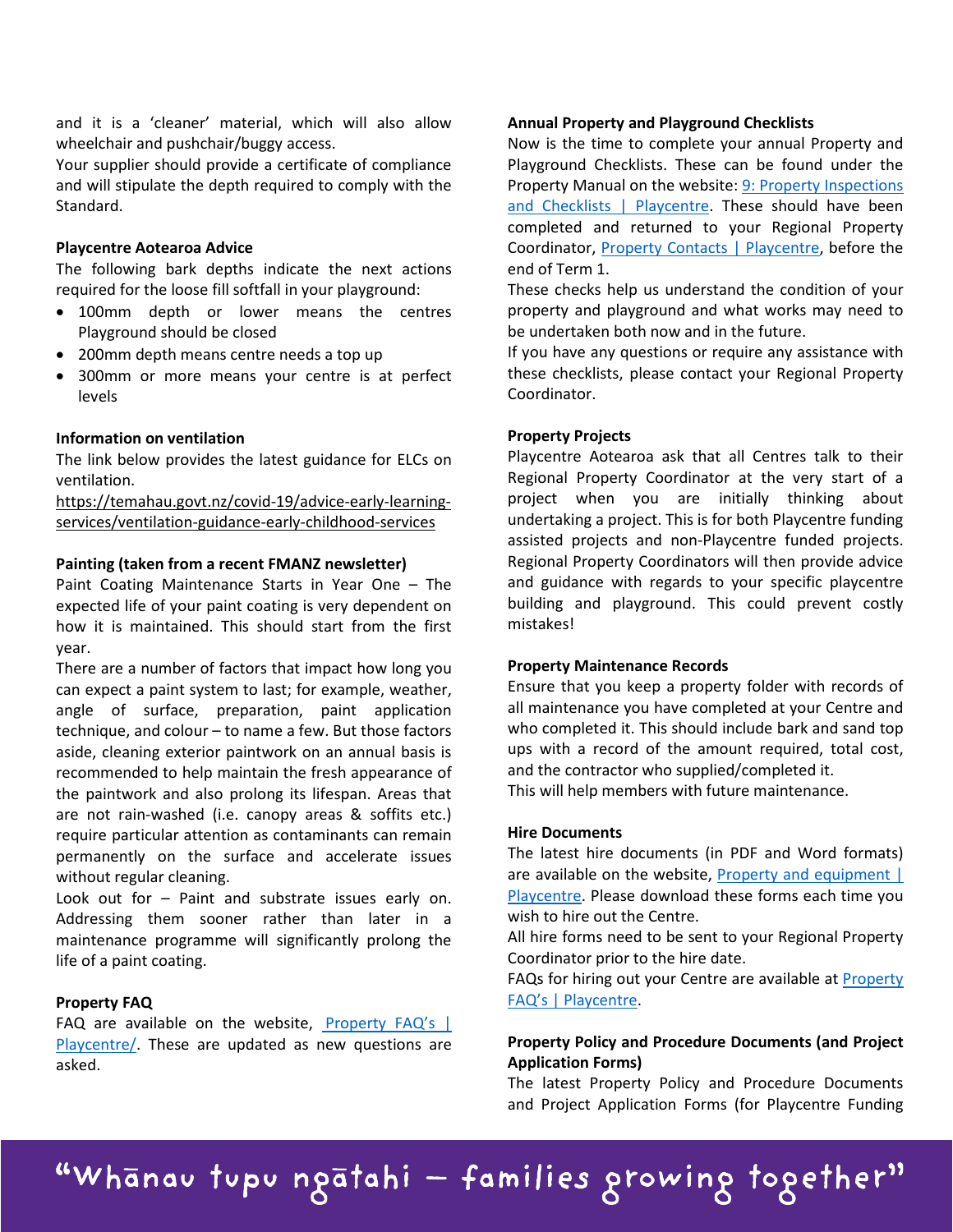Assisted and Non Funded Projects) are available on the website, [Property and equipment | Playcentre.](https://www.playcentre.org.nz/policiesandprocedures/categories/property-and-equipment/) These documents are available in Word and PDF formats. Please make sure you also read the Documents "notes to help you complete the forms" to make sure you are supplying the correct information. Please do not alter these documents. Once completed these need to be sent to your Regional Property Coordinator.

# **Playcentre Aotearoa Hazardous Materials Management Plan**

A Playcentre Aotearoa Hazardous Materials Management Plan (HMMP) has been created which is an umbrella document for **ALL** Centres, including those that have already received Condition Surveys and Site-Specific Hazardous Materials Management (Asbestos, Lead or Mould) Management Plans. This document will be distributed, in a folder, to ALL Centres before the end of Term 1.

This document and any other documents, testing and materials **MUST** be kept available for anyone who is intending to do any work, maintenance, or cleaning at a Centre, including DIY members. It must be referred to even if you are intending to nail something to a wall in case the material on that wall is asbestos.

These documents should be kept in a specific Hazardous Materials Folder which holds all the available material and is accessible to anyone visiting, i.e. beside/near your sign-in tablet.

If you have any queries about what is in the Playcentre Aotearoa Hazardous Materials Management Plan or anything else in relation to Hazardous Materials please contact your Regional Property Coordinator, [Property](https://www.playcentre.org.nz/learnwithus/property/property-contacts/)  [Contacts | Playcentre.](https://www.playcentre.org.nz/learnwithus/property/property-contacts/)

If you are planning maintenance or works prior to the end of Term 1 and haven't received your copy of the HMMP please contact your Regional Property Coordinator for a copy.

#### **Asbestos and Lead Acknowledgement**

12.1.3 Asbestos and Lead Acknowledgement form has been created to provide information regarding both asbestos and lead contaminates at your Playcentre property. This form **MUST** be signed and submitted with each Project Application Form (Funding Assisted and Non-Funded) that you complete. The relevant section on the Project Application Form should also be signed to acknowledge that you have seen, signed and submitted this form. Buildings newer than 2000 will not be required to undertake any Asbestos investigations and buildings newer than 1980 will not be required to undertake lead testing.

For further information about this form and its contents and any questions about asbestos and lead please do not hesitate to contact your Regional Property Coordinator[, Property Contacts | Playcentre.](https://www.playcentre.org.nz/learnwithus/property/property-contacts/)

# "Whānau tupu ngātahi — families growing together"